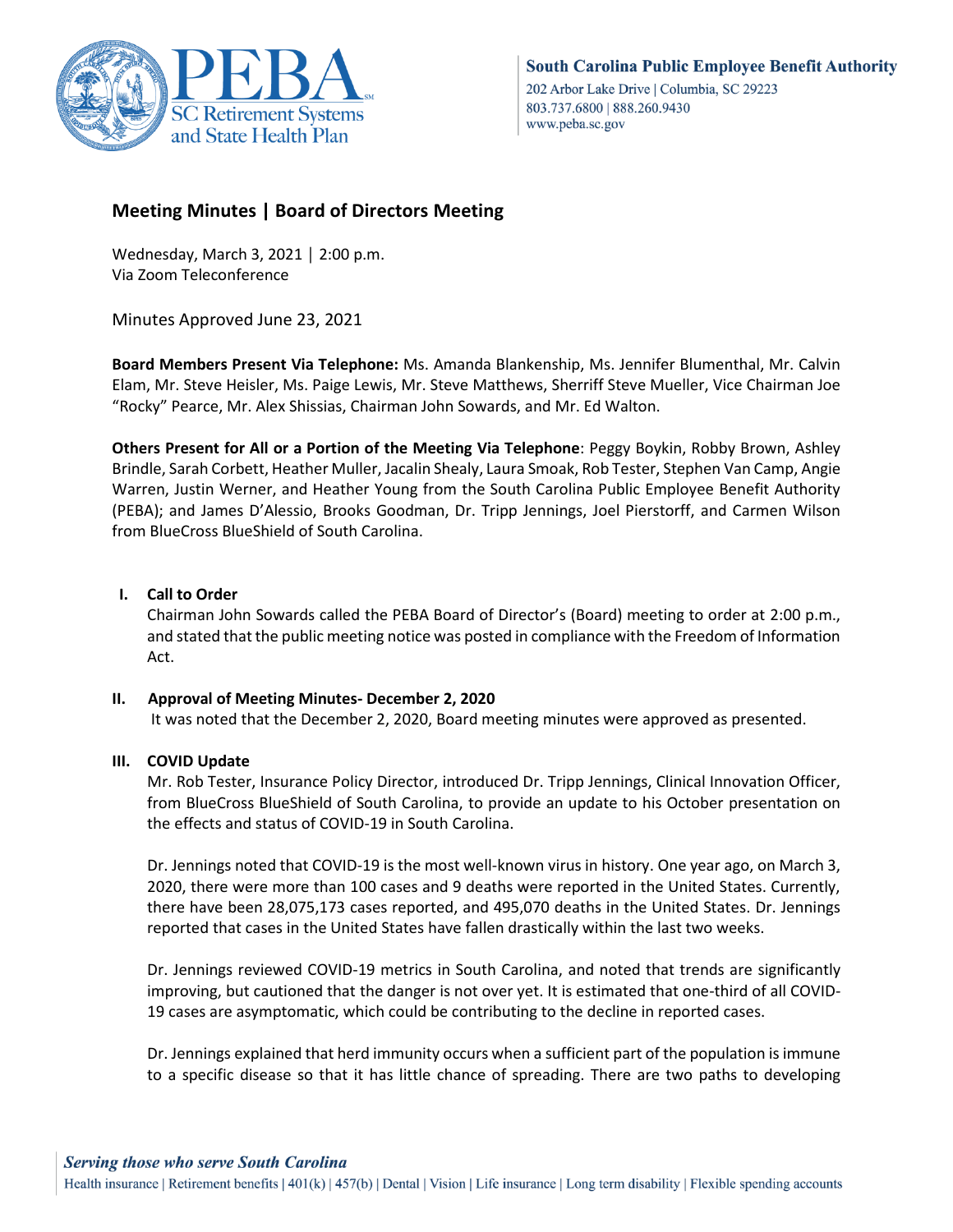immunity; infection and vaccination. Experts estimate that approximately 80 percent of the population must be immunized to achieve herd immunity.

Dr. Jennings discussed the COVID-19 vaccine development timeline. Although it appears the vaccine has been developed in an unprecedented timeframe, in reality, a variation of the COVID-19 vaccine has been in existence for a long period of time, and had been used to vaccinate against the SARS-CoV and MERS viruses.

Dr. Jennings concluded his presentation by reviewing the COVID-19 vaccines currently available, as well as additional vaccines that will be developed in the near future, and the prioritization of COVID-19 vaccination in South Carolina. Dr. Jennings stated that experts are suggesting that COVID-19 could become an endemic, much like the seasonal influenza. Dr. Jennings advised that COVID-19's long term impact rests on the duration of immunity; the effectiveness of the human immune system to prevent infection; the effectiveness of the mutations of the virus; individual human choices; and how vaccines are distributed globally.

## **IV. National Legislative Update**

Mr. James D'Alessio, Vice-President of Governmental Relation from BlueCross BlueShield, presented an update on current federal legislative efforts in healthcare. Mr. D'Alessio reviewed the current political landscape, and noted that the United States Senate has become equally divided with a 50/50 split of Democrats and Republicans, and noted that the Vice-President will hold the tie breaking vote. Mr. D'Alessio discussed some of the challenges that could be presented with an evenly divided Senate, and also commented how closely divided the United States House has become with 220 Democrats and 212 Republicans residing.

Mr. D'Alessio discussed the Biden administration's first year healthcare agenda, including the COVID-19 vaccine supply; the COVID-19 Relief Bill; expanding Medicaid; and expanding access to the Affordable Care Act (ACA).

Mr. D'Alessio advised that the Biden administration is working diligently on immigration reform; environmental issues such as rejoining the Paris Climate Agreement; creating a standing domestic climate office; and criminal justice reform.

### **V. Committee Reports**

## **A. Finance, Administration, Audit and Compliance (FAAC) Committee**

Mr. Steve Matthews reported that the FAAC Committee met in the morning, and Mr. John Page, Director of Internal Audit, provided the 2021 PEBA Internal Audit Plan to the Committee.

Mr. Matthews advised that the FAAC Committee approved the 2021 Internal Audit Plan as presented.

### **B. Health Care Policy Committee**

Mr. Rocky Pearce reported that the Health Care Policy Committee met earlier in the morning, and Mr. Rob Tester, Insurance Policy Director, presented the State Health Plan (SHP) update and benchmarking review, in which key SHP measures are compared with peer and national benchmarks. Mr. Pearce noted that the State Health Plan continues to compare very favorably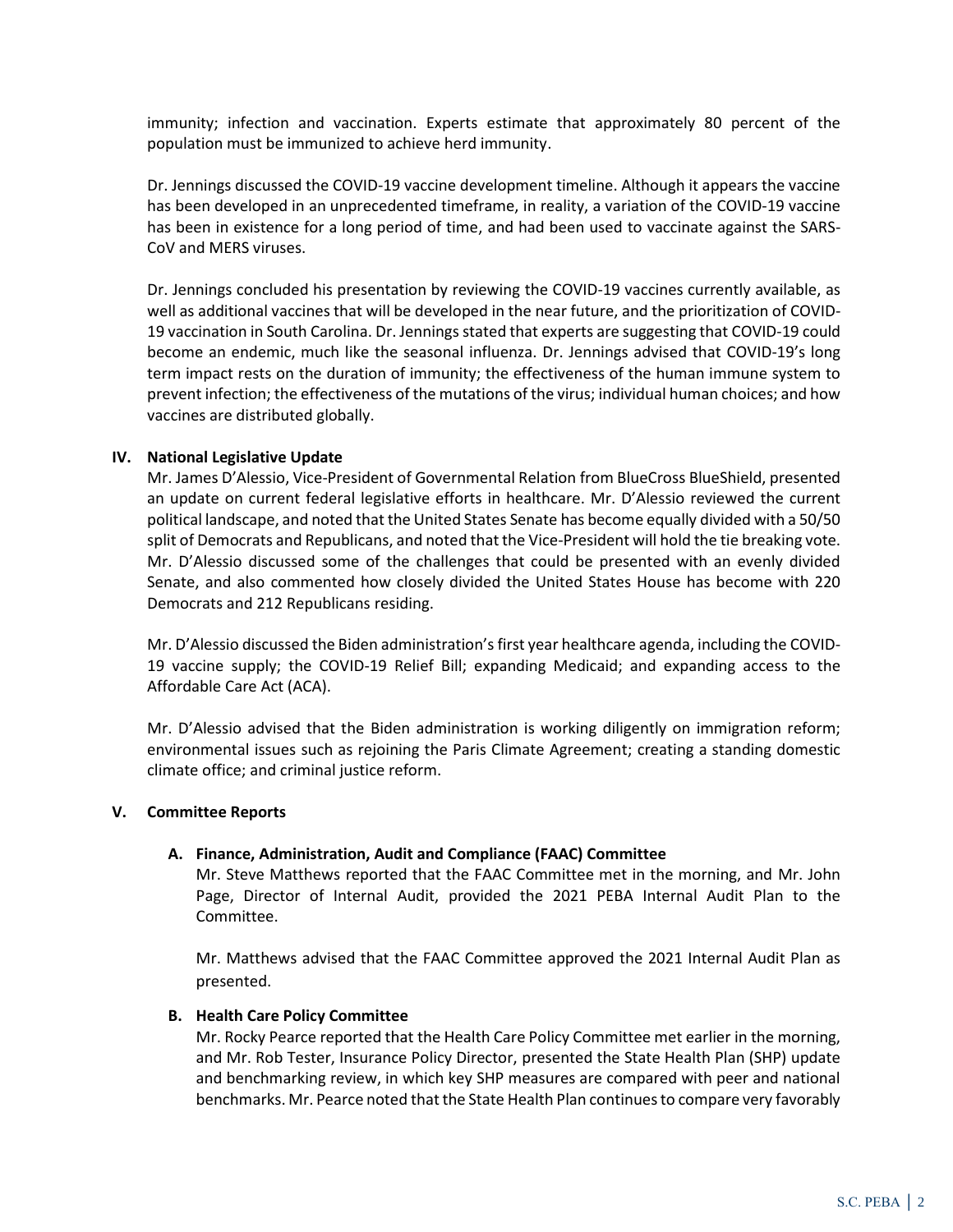to other public and private employers. Mr. Pearce added that pharmacy spend significantly increased in 2020, and COVID-19 impacted the State Health Plan by \$120 million this past year.

Mr. Pearce advised that representatives from Express Scripts, Inc., reviewed new federal policies regarding Medicare Part D rebate rules, and Mr. Joel Pierstorff, from BlueCross BlueShield of South Carolina, discussed additional federal polices related to surprise billing and transparency rules.

## **C. Retirement Policy Committee**

Mr. Steve Heisler reported that the Retirement Policy Committee met earlier in the morning, and Segal Marco Advisors presented the South Carolina Defined Contribution Plans report for the quarter ending December 31, 2020, and Empower Retirement presented the fourth quarter Deferred Compensation plan activity summary to the Committee.

 Ms. Ashley Brindle, Defined Contribution Manager, reviewed two Deferred Compensation Program amendments as a result of the Further Consolidated Appropriations Act 2020, which was signed into law on December 20, 2019. Two of the acts incorporated include mandatory and optional provisions of the Setting Every Community Up for Retirement Enhancement (SECURE Act), and the Bipartisan American Miners Act of 2019, which impacts the Deferred Compensation Program and the State Optional Retirement Plan.

Mr. Heisler stated that the Retirement Policy Committee moved that the PEBA Board adopt the following provisions for the Deferred Compensation Program:

- 1. Allow qualified birth or adoption distributions from the Deferred Compensation Program 401(k) and 457(b) plans as authorized by the SECURE Act and related IRS guidance, effective April 1, 2021, with conforming plan amendments to be made at a later time; and,
- 2. Allow in-service distributions from the Deferred Compensation Program 457(b) plan at age 59½ as authorized by the Bipartisan Miners Act of 2019 and related IRS guidance, effective April 1, 2021, with conforming plan amendments to be made at a later time.

Chairman Sowards stated that a Committee motion does not require a second. The motion passed unanimously.

### **VI. Old Business**

Chairman Sowards advised that four Board members including the Chairmanship of all Committees and the PEBA Board, will have terms expiring within the next two years. Chairman Sowards stressed the importance of developing a continuity plan for Chairmanships in the near future.

### **Director's Report**

Ms. Peggy Boykin, Executive Director, provided the director's report, and reported that the General Assembly adopted a Joint Resolution allowing PEBA to suspend the Other Post-Employment Benefits (OPEB) sweep of the State Health Plan that would normally occur on January 31, 2021, to mitigate any higher medical claims that the State Health Plan may see in 2021 due to COVID-19.